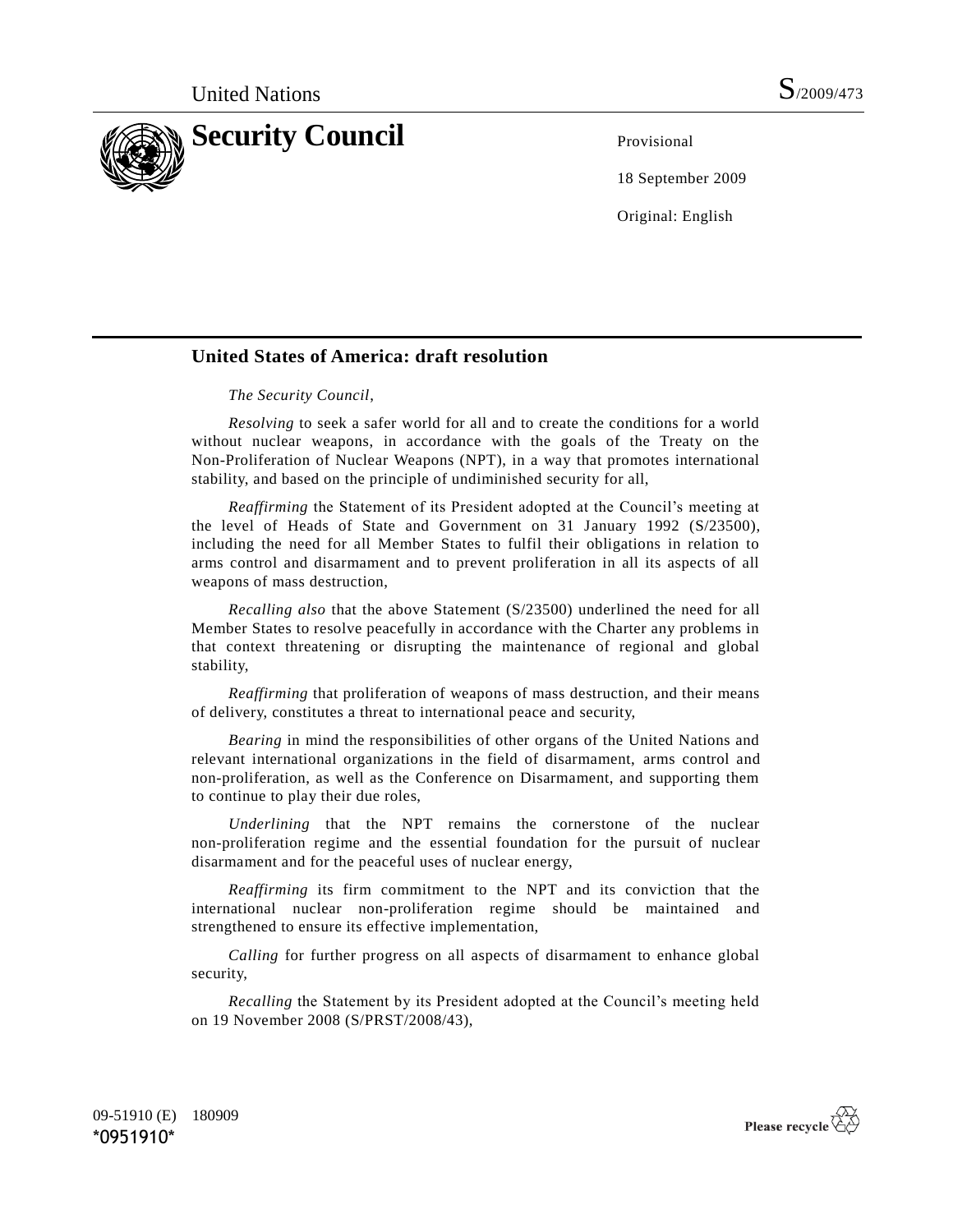*Welcoming* the decisions of those non-nuclear-weapon States that have dismantled their nuclear weapons programmes or renounced the possession of nuclear weapons,

*Welcoming* the nuclear arms reduction and disarmament efforts undertaken and accomplished by nuclear-weapon States, and *underlining* the need to pursue further efforts in the sphere of nuclear disarmament, in accordance with Article VI of the NPT,

*Welcoming* in this connection the decision of the Russian Federation and the United States of America to conduct negotiations to conclude a new comprehensive legally binding agreement to replace the Treaty on the Reduction and Limitation of Strategic Offensive Arms, which expires in December 2009,

*Welcoming* and *supporting* the steps taken to conclude nuclear-weapon-free zone treaties and *reaffirming* the conviction that the establishment of internationally recognized nuclear-weapon-free zones on the basis of arrangements freely arrived at among the States of the region concerned, and in accordance with the 1999 United Nations Disarmament Commission guidelines, enhances global and regional peace and security, strengthens the nuclear non-proliferation regime, and contributes towards realizing the objectives of nuclear disarmament,

*Noting* its support, in this context, for the convening of the Second Conference of States Parties and signatories of the Treaties that establish Nuclear-Weapon-Free Zones to be held in New York on 30 April 2010,

*Reaffirming* its resolutions 825 (1993), 1695 (2006), 1718 (2006) and 1874 (2009),

*Reaffirming* its resolutions 1696 (2006), 1737 (2006), 1747 (2007), 1803 (2008), and 1835 (2008),

*Reaffirming* all other relevant non-proliferation resolutions adopted by the Security Council,

*Gravely concerned* about the threat of nuclear terrorism, and *recognizing* the need for all States to take effective measures to prevent nuclear material or technical assistance becoming available to terrorists,

*Noting* with interest the initiative to convene, in coordination with the International Atomic Energy Agency (IAEA), an international conference on the peaceful uses of nuclear energy,

*Expressing* its support for the convening of the 2010 Global Summit on Nuclear Security,

*Affirming* its support for the Convention on the Physical Protection of Nuclear Material and its 2005 Amendment, and the Convention for the Suppression of Acts of Nuclear Terrorism,

*Recognizing* the progress made by the Global Initiative to Combat Nuclear Terrorism, and the G-8 Global Partnership,

*Noting* the contribution of civil society in promoting all the objectives of the NPT,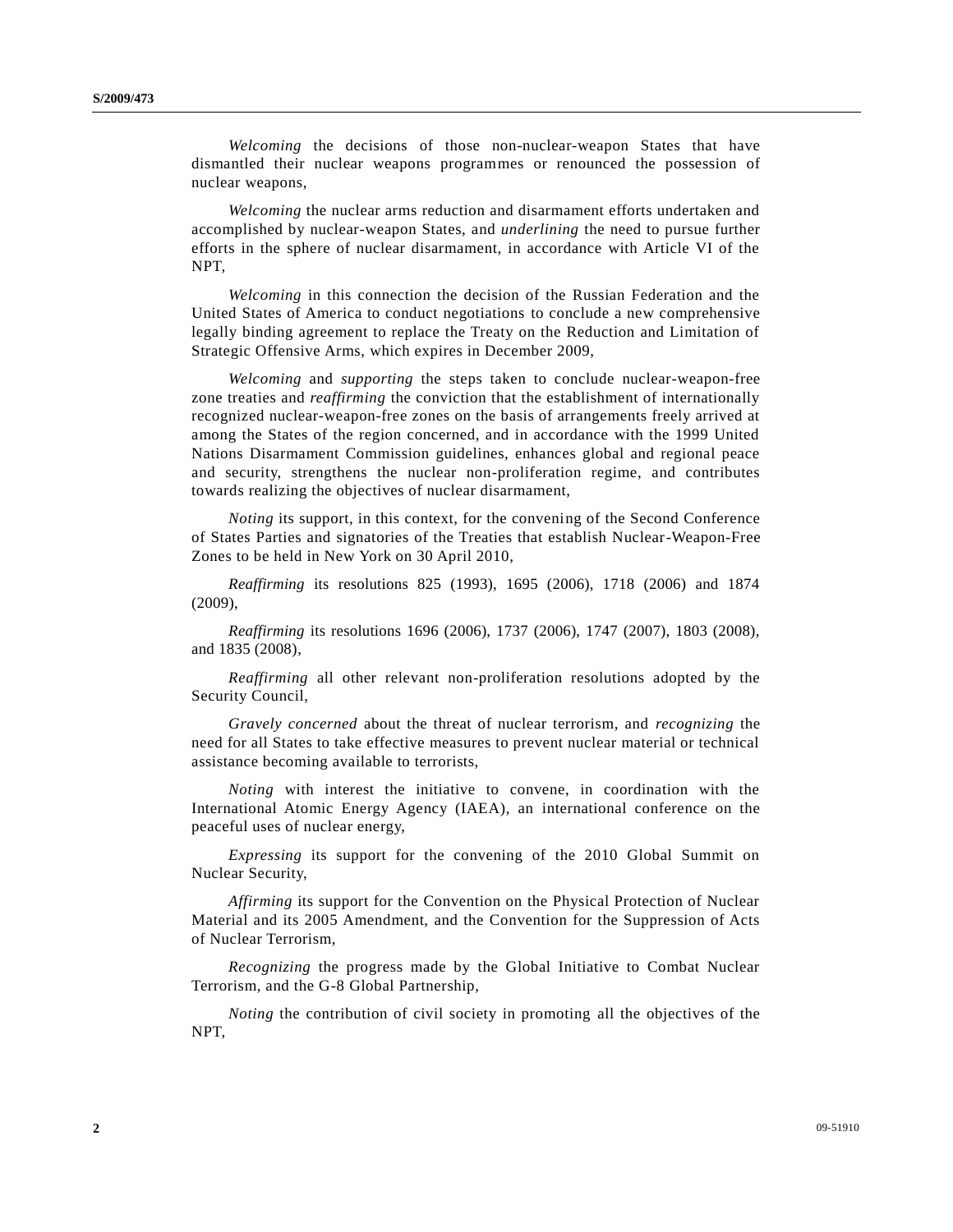*Reaffirming* its resolution 1540 (2004) and the necessity for all States to implement fully the measures contained therein, and *calling upon* all Member States and international and regional organizations to cooperate actively with the Committee established pursuant to that resolution, including in the course of the comprehensive review as called for in resolution 1810 (2008),

1. *Emphasizes* that a situation of non-compliance with non-proliferation obligations shall be brought to the attention of the Security Council, which will determine if that situation constitutes a threat to international peace and security, and *emphasizes* the Security Council's primary responsibility in addressing such threats;

2. *Calls upon* States Parties to the NPT to comply fully with all their obligations and fulfil their commitments under the Treaty;

3. *Notes* that enjoyment of the benefits of the NPT by a State Party can be assured only by its compliance with the obligations thereunder;

4. *Calls upon* all States that are not Parties to the NPT to accede to the Treaty as non-nuclear-weapon States so as to achieve its universality at an early date, and pending their accession to the Treaty, to adhere to its terms;

5. *Calls upon* the Parties to the NPT, pursuant to Article VI of the Treaty, to undertake to pursue negotiations in good faith on effective measures relating to nuclear arms reduction and disarmament, and on a Treaty on general and complete disarmament under strict and effective international control, and *calls on* all other States to join in this endeavour;

6. *Calls upon* all States Parties to the NPT to cooperate so that the 2010 NPT Review Conference can successfully strengthen the Treaty and set realistic and achievable goals in all the Treaty's three pillars: non-proliferation, the peaceful uses of nuclear energy, and disarmament;

7. *Calls upon* all States to refrain from conducting a nuclear test explosion and to sign and ratify the Comprehensive Nuclear Test Ban Treaty (CTBT), thereby bringing the treaty into force at an early date;

8. *Calls upon* the Conference on Disarmament to negotiate a Treaty banning the production of fissile material for nuclear weapons or other nuclear explosive devices as soon as possible, *welcomes* the Conference on Disarmament's adoption by consensus of its Programme of Work in 2009, and *requests* all Member States to cooperate in guiding the Conference to an early commencement of substantive work;

9. *Recalls* the statements by each of the five nuclear-weapon States, noted by resolution 984 (1995), in which they give security assurances against the use of nuclear weapons to non-nuclear-weapon State Parties to the NPT, and *affirms* that such security assurances strengthen the nuclear non-proliferation regime;

10. *Expresses* particular concern at the current major challenges to the non-proliferation regime that the Security Council has acted upon, *demands* that the parties concerned comply fully with their obligations under the relevant Security Council resolutions, and *reaffirms* its call upon them to find an early negotiated solution to these issues;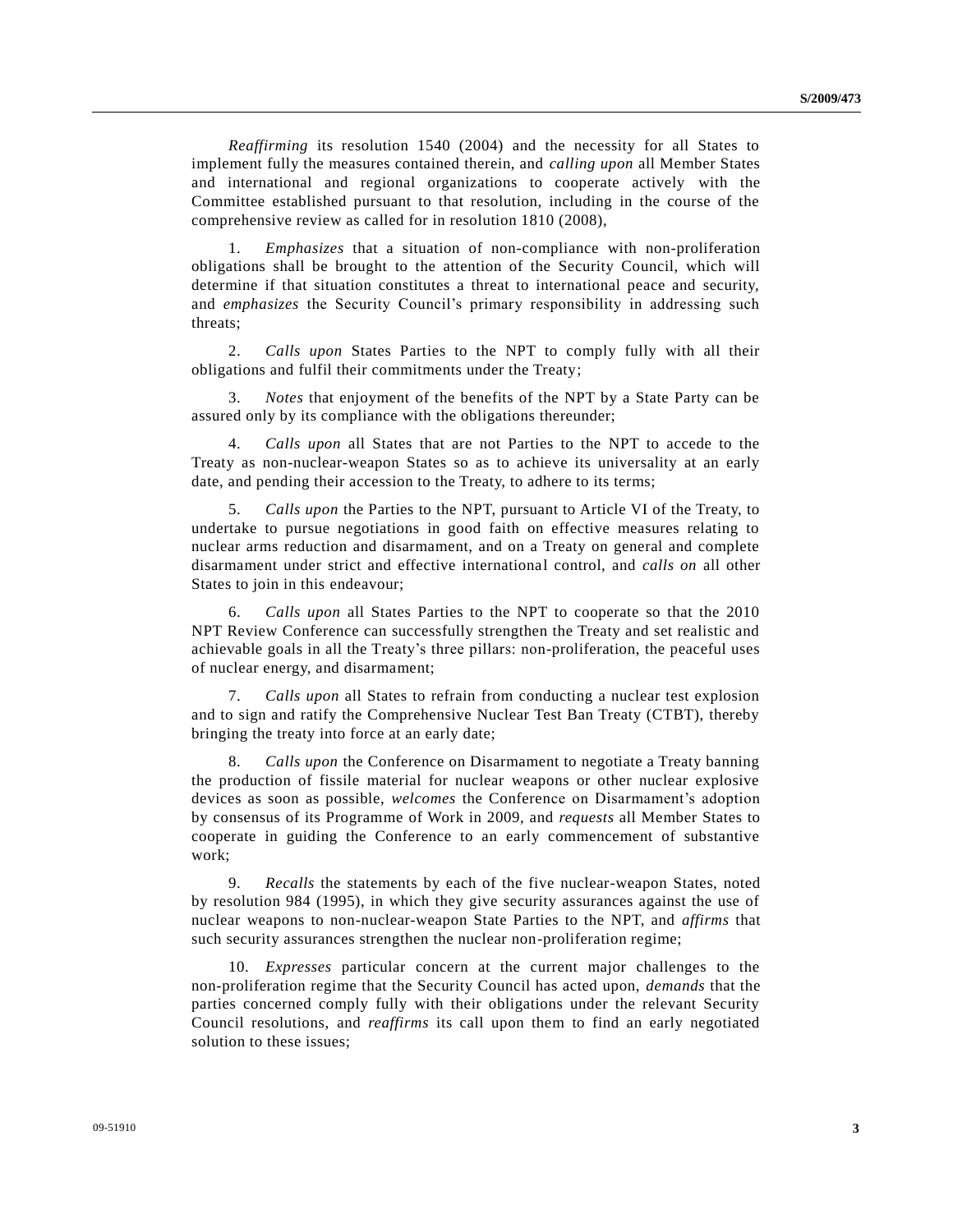11. *Encourages* efforts to ensure development of peaceful uses of nuclear energy by countries seeking to maintain or develop their capacities in this field in a framework that reduces proliferation risk and adheres to the highest international standards for safeguards, security, and safety;

12. *Underlines* that the NPT recognizes in Article IV the inalienable right of the Parties to the Treaty to develop research, production and use of nuclear energy for peaceful purposes without discrimination and in conformity with Articles I and II, and *recalls* in this context Article III of the NPT and Article II of the IAEA Statute;

13. *Calls upon* States to adopt stricter national controls for the export of sensitive goods and technologies of the nuclear fuel cycle;

14. *Encourages* the work of the IAEA on multilateral approaches to the nuclear fuel cycle, including assurances of nuclear fuel supply and related measures, as effective means of addressing the expanding need for nuclear fuel and nuclear fuel services and minimizing the risk of proliferation, and *urges* the IAEA Board of Governors to agree upon measures to this end as soon as possible;

15. *Affirms* that effective IAEA safeguards are essential to prevent nuclear proliferation and to facilitate cooperation in the field of peaceful uses of nuclear energy, and in that regard:

(a) *Calls upon* all non-nuclear-weapon States party to the NPT that have yet to bring into force a comprehensive safeguards agreement or a modified small quantities protocol to do so immediately,

(b) *Calls upon* all States to sign, ratify and implement an additional protocol, which together with comprehensive safeguards agreements constitute essential elements of the IAEA safeguards system,

(c) *Stresses* the importance for all Member States to ensure that the IAEA continue to have all the necessary resources and authority to verify the declared use of nuclear materials and facilities and the absence of undeclared activities, and for the IAEA to report to the Council accordingly as appropriate;

16. *Encourages* States to provide the IAEA with the cooperation necessary for it to verify whether a state is in compliance with its safeguards obligations, and *affirms* the Security Council's resolve to support the IAEA's efforts to that end, consistent with its authorities under the Charter;

17. *Undertakes* to address without delay any State's notice of withdrawal from the NPT, including the events described in the statement provided by the State pursuant to Article X of the Treaty, while noting ongoing discussions in the course of the NPT review on identifying modalities under which NPT States Parties could collectively respond to notification of withdrawal, and *affirms* that a State remains responsible under international law for violations of the NPT committed prior to its withdrawal;

18. *Encourages* States to require as a condition of nuclear exports that the recipient State agree that, in the event that it should terminate, withdraw from, or be found by the IAEA Board of Governors to be in non-compliance with its IAEA safeguards agreement, the supplier state would have a right to require the return of nuclear material and equipment provided prior to such termination, non-compliance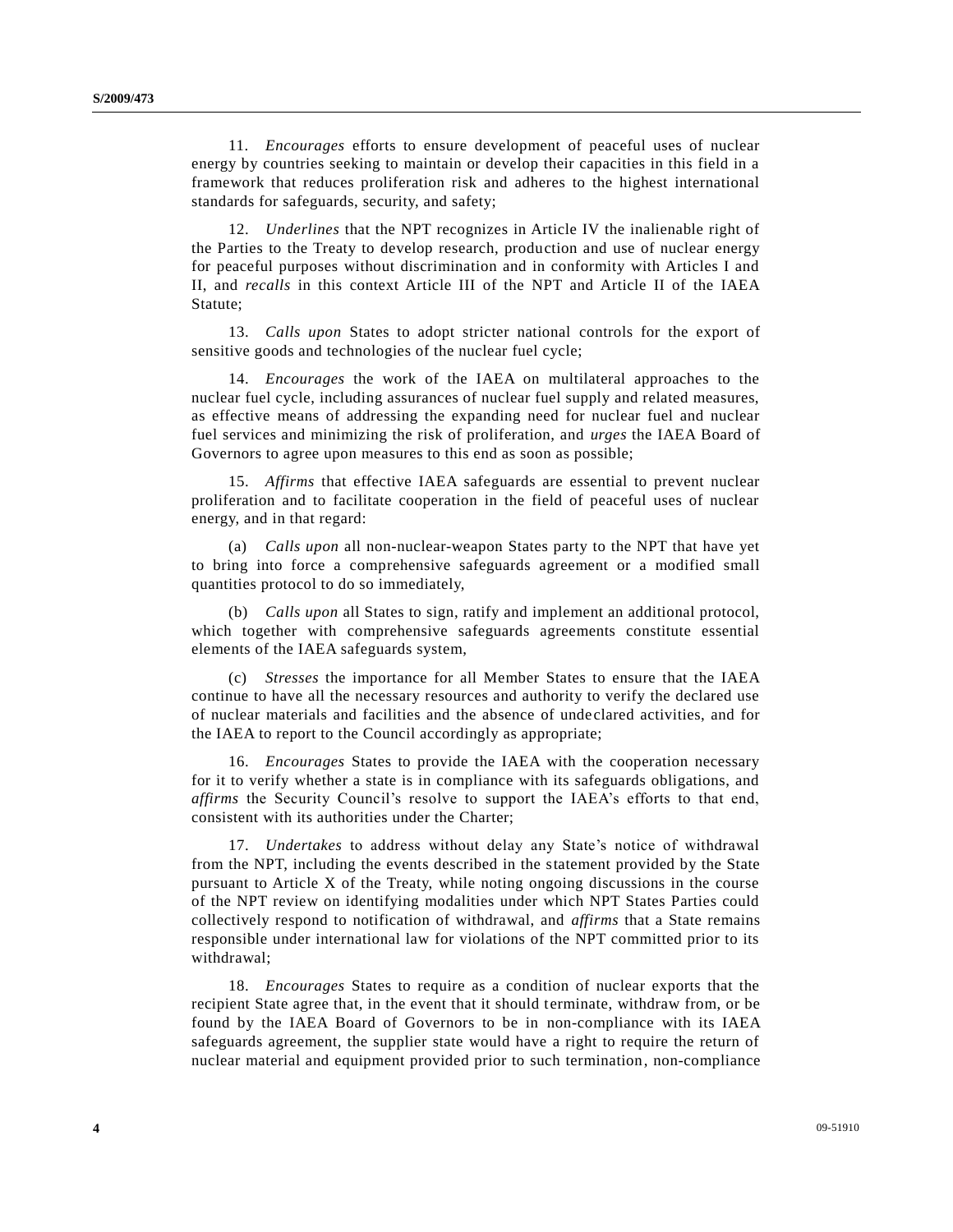or withdrawal, as well as any special nuclear material produced through the use of such material or equipment;

19. *Encourages* States to consider whether a recipient State has signed and ratified an additional protocol based on the model additional protocol in making nuclear export decisions;

20. *Urges* States to require as a condition of nuclear exports that the recipient State agree that, in the event that it should terminate its IAEA safeguards agreement, safeguards shall continue with respect to any nuclear material and equipment provided prior to such termination, as well as any special nuclear material produced through the use of such material or equipment;

21. *Calls for* universal adherence to the Convention on Physical Protection of Nuclear Materials and its 2005 Amendment, and the Convention for the Suppression of Acts of Nuclear Terrorism;

22. *Welcomes* the March 2009 recommendations of the Security Council Committee established pursuant to resolution 1540 (2004) to make more effective use of existing funding mechanisms, including the consideration of the establishment of a voluntary fund, and *affirms* its commitment to promote full implementation of resolution 1540 (2004) by Member States by ensuring effective and sustainable support for the activities of the 1540 Committee;

23. *Reaffirms* the need for full implementation of resolution 1540 (2004) by Member States and, with an aim of preventing access to, or assistance and financing for, weapons of mass destruction, related materials and their means of delivery by non-State actors, as defined in the resolution, *calls upon* Member States to cooperate actively with the Committee established pursuant to that resolution and the IAEA, including rendering assistance, at their request, for their implementation of resolution 1540 (2004) provisions, and in this context *welcomes* the forthcoming comprehensive review of the status of implementation of resolution 1540 (2004) with a view to increasing its effectiveness, and *calls upon* all States to participate actively in this review;

24. *Calls upon* Member States to share best practices with a view to improved safety standards and nuclear security practices and raise standards of nuclear security to reduce the risk of nuclear terrorism, with the aim of securing all vulnerable nuclear material from such risks within four years;

25. *Calls upon* all States to manage responsibly and minimize to the greatest extent that is technically and economically feasible the use of highly enriched uranium for civilian purposes, including by working to convert research reactors and radioisotope production processes to the use of low enriched uranium fuels and targets;

26. *Calls upon* all States to improve their national capabilities to detect, deter, and disrupt illicit trafficking in nuclear materials throughout their territories, and *calls upon* those States in a position to do so to work to enhance international partnerships and capacity-building in this regard;

27. *Urges* all States to take all appropriate national measures in accordance with their national authorities and legislation, and consistent with international law, to prevent proliferation financing and shipments, to strengthen export controls, to